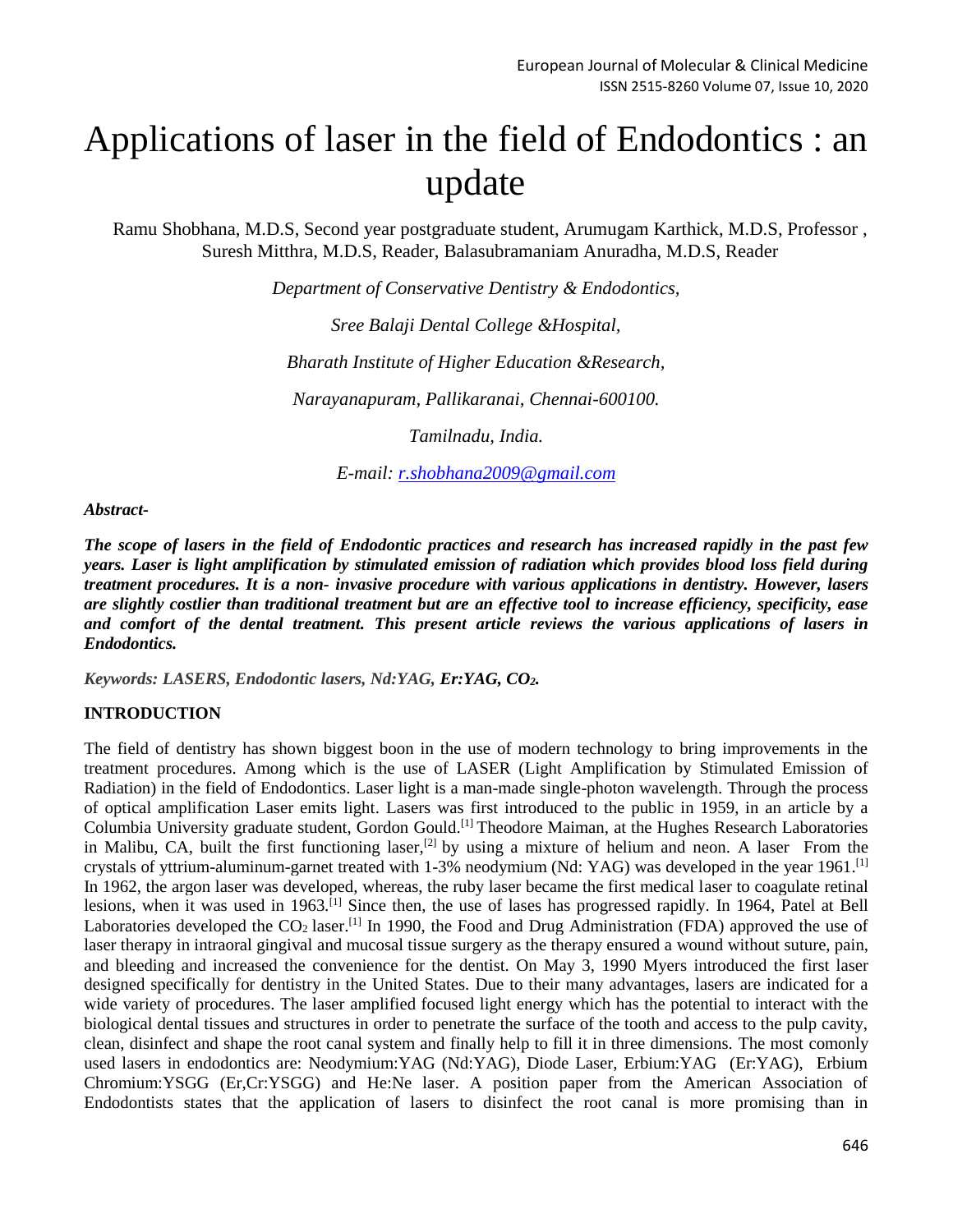instrumentation and shaping of it.<sup>[3]</sup> Hence, the present paper focus on the various applications of lasers in dentistry.

## **Classification of lasers:**[4]

- 1. According to their active medium lasers are divided into three groups.
	- i) Solid-state laser:

The medium which undergoes lasing, is in a solid form. Ruby laser is the prototype of all solid-state lasers: by forming crystalline materials, which are doped with rare earth elements, a wide range of solid state lasers can be produced. Eg: YAG(Yttrium Aluminium Garnet) crystal (HolmiumYAG, Thulium:YAG Neodymium:YAG and Erbium:YAG) and the YSGG (Yttrium Scandium Gallium Garnet) crystal (Er,Cr:YSGG).

- ii) Gas lasers: The lasing material ionized can be Argon gas, Carbon dioxide gas, Nitrogen gas or a Helium-Neon (He:Ne) gas mixture.
- iii) Diode lasers: Produces wavelengths in the visible spectrum.
- 2. According to the wavelength (nanometers)
	- i) UV (ultraviolet) range 140 to 400 nm
	- ii) VS (visible spectrum) 400 to 700 nm
	- iii) IR (infrared) range more than 700 nm
- 3. According to tissue applicability
	- i) Hard tissue- eg: Er:YAG, Er:YSGG,  $CO<sub>2</sub>$
	- ii) Soft tissue lasers- eg: Diode, Nd:YAG, CO<sub>2</sub>

# **Applications of laser:**

- 1. Prevention of dental caries
- 2. Management of post endodontic pain
- 3. Diagnosis of dental pulp vitality
- 4. Treatment of dentinal hypersensitivity
- 5. Pulp capping and pulpotomy (Vital pulp therapy)
- 6. Root canal irrigation
- 7. Obturation of root canal
- 8. Bleaching of root-treated discoloured teeth

#### **1. Prevention of dental caries**

Dental hard tissues when irradiated with laser shows modification in the calcium-to-phosphate ratio, reduces the carbonate-to-phosphorous ratio, and leads to the formation of more stable and less acid soluble compounds, reducing susceptibility to acid attack and caries. Laboratory studies have indicated that enamel surfaces when exposed to laser irradiation are more acid resistant than non-laser treated surfaces.<sup>[5]</sup> The one-time initial laser treatment provides degree of protection against caries progression comparable to daily fluoride treatment by a fluoride dentifrice. The threshold pH of dissolution of enamel was reduced from 5.5 to 4.8, and for hard tooth structure was 4 times more resistant. However, it is still unclear how the laser irradiation causes mechanism of acid resistance, and particularly in vivo studies are required to test those claims.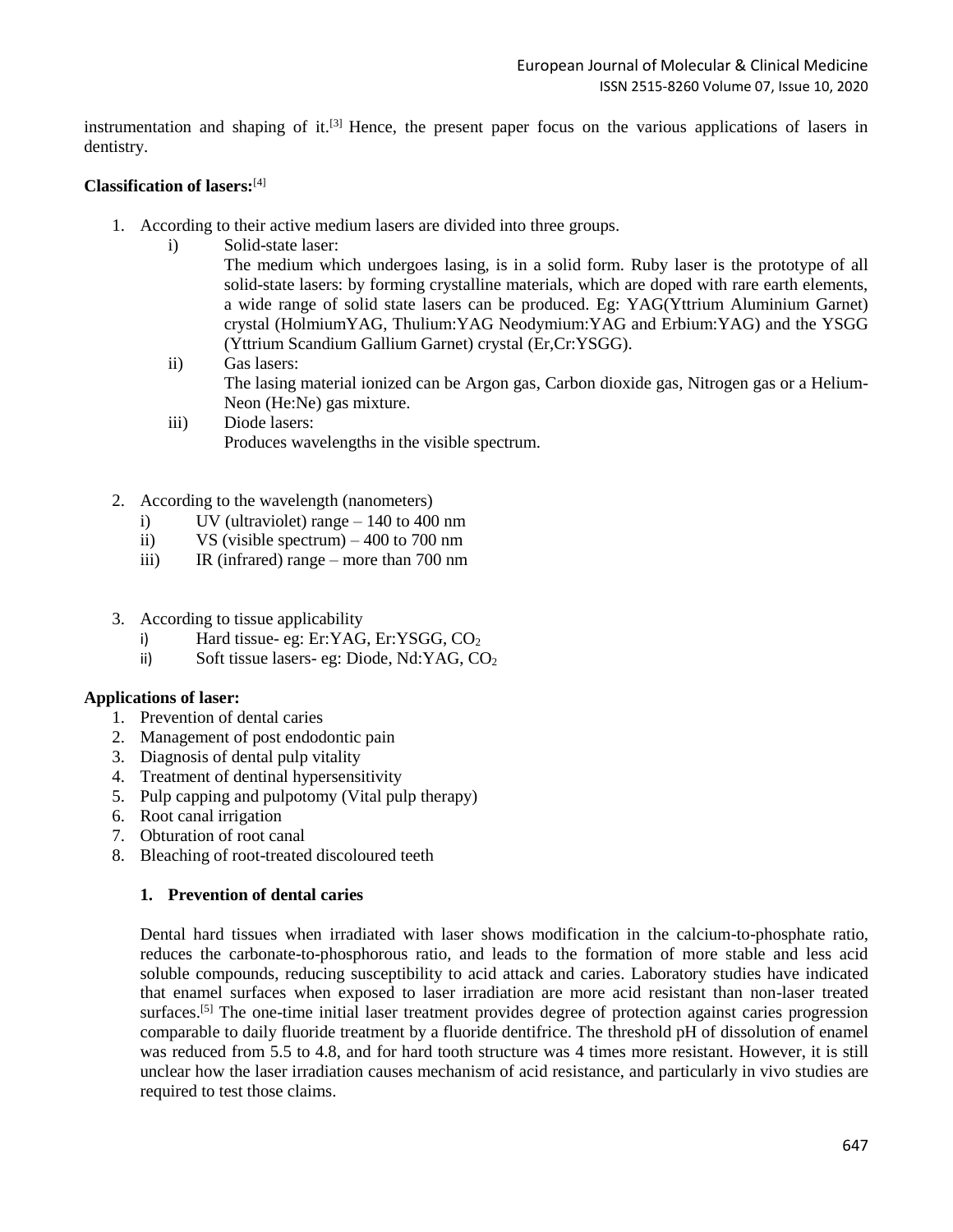# **2. Management of post endodontic pain**

Sometimes patient experiences pain the day after endodontic treatment. This is especially more common after the treatment of chronic complaints. This can be managed by LLLT(Low level laser therapy). It includes light-emitting diodes and other light sources. It is effective for reducing pain and inflammation after endodontic treatment and can be used as a diagnostic tool for pulp hyperemia. In a study, LLLT was used to decrease the pain after one session treatment. A study states that LLLT is an effective and nonpharmacological tool for the reduction of post-endodontic treatment pain.<sup>[6]</sup>

A wavelength between 600 and 1000 nm power from 5 to 500 Mw with red-beam or near-infrared lasers is used in LLLT. In contrast, lasers used in surgery typically are of 300 W. These lasers are nonthermal. Although the exact mechanism is unknown, it is theorized that, the laser light can penetrate deeply into the tissues due to the low absorption by human skin where it has a photobiostimulation effect. The therapy performed with such lasers is often called LLLT, and the lasers are called "therapeutic lasers." Light in infrared spectrum at specific wavelength penetrates the tissue and is absorbed where the light energy is converted into biochemical energy, restoring normal cell function.<sup>[6]</sup>

LLLT reduces pain due to inflammation in a dose-dependent manner and reduces levels of prostaglandin E2, prostaglandinendoperoxide synthase 2, interleukin 1-beta, tumor necrosis factor-alpha, the cellular influx of neutrophil granulocytes, oxidative stress, edema, and bleeding. 0.3 and 19 J/cm2 appears to be the appropriate dose of laser to reduce pain due to inflammation . Other theory proposed is the "Neural inhibition as a mechanism of pain relief," which is widely accepted.<sup>[7]</sup>

# **3. Diagnosis of dental pulp vitality**

The most accurate marker of pulp vitality is Vascular supply. A possible test For detecting pulp vitality is assessing vascular supply which relies on the passage of light through a tooth. Laser Doppler flowmetry (LDF) was adapted by Gazelius and Olgaret in 1986 for use on human teeth in order to measure pulpal blood flow. [8] It is a noninvasive, objective, painless and semiquantitative method which is reliable for measuring pulpal blood flow. In this technique the moving blood cells scatters the laser light and undergoes a shift in frequency according to the Doppler principle. The light is detected and processed to produce a signal that shows the function of the red cell flux (volume of cells X cell velocity).<sup>[9]</sup> It is useful in detecting episodes of transient ischemia and identifying teeth at risk of developing adverse sequelae. IKawa et al in 2003 stated that age related changes in human pulpal blood flow could be measured by LDF as their findings indicated that the hemodynamic of the human pulp is reduced with age.<sup>[10]</sup> LDF has some limitations, as it is expensive, not readily available and requires skill in its application in teeth with large restorations, and laser light may not reach pulp and measure the true blood flow. A major portion of the signal from LDF comes from tissues other than the pulp. The results may be inconsistent in pulp blood flow measurements without taking precautions (such as dental-dam application).<sup>[11]</sup>

#### **4. Treatment of dentinal hypersensitivity**

Kumar and Mehta evaluated clinically and under SEM the efficacy of Nd:YAG laser irradiation alone and in combination with 5% sodium fluoride varnish in the management of dentine hypersensitivity. The study showed that the combination of Nd:YAG laser with 5% sodium fluoride varnish showed an impressive efficacy in treating dentine hypersensitivity. [12] Aranha et al. evaluated the effects of Nd: YAG and Er:YAG lasers on reducing dentine permeability by sealing opened tubules and it was shown that Er:YAG laser at 60 mJ, 2 Hz, and the Nd:YAG laser at 1.5 W, 15 Hz decreases dentine permeability.<sup>[13]</sup> The effectiveness of lasers for treating dentin hypersensitivity varies from 5% to 100%, depending on the type of laser and the treatment parameters. Studies have reported that the Nd: YAG laser, the Er:YAG laser and Ga-Al-As low-level laser reduced Dentin Hypersensitivity.<sup>[14]</sup>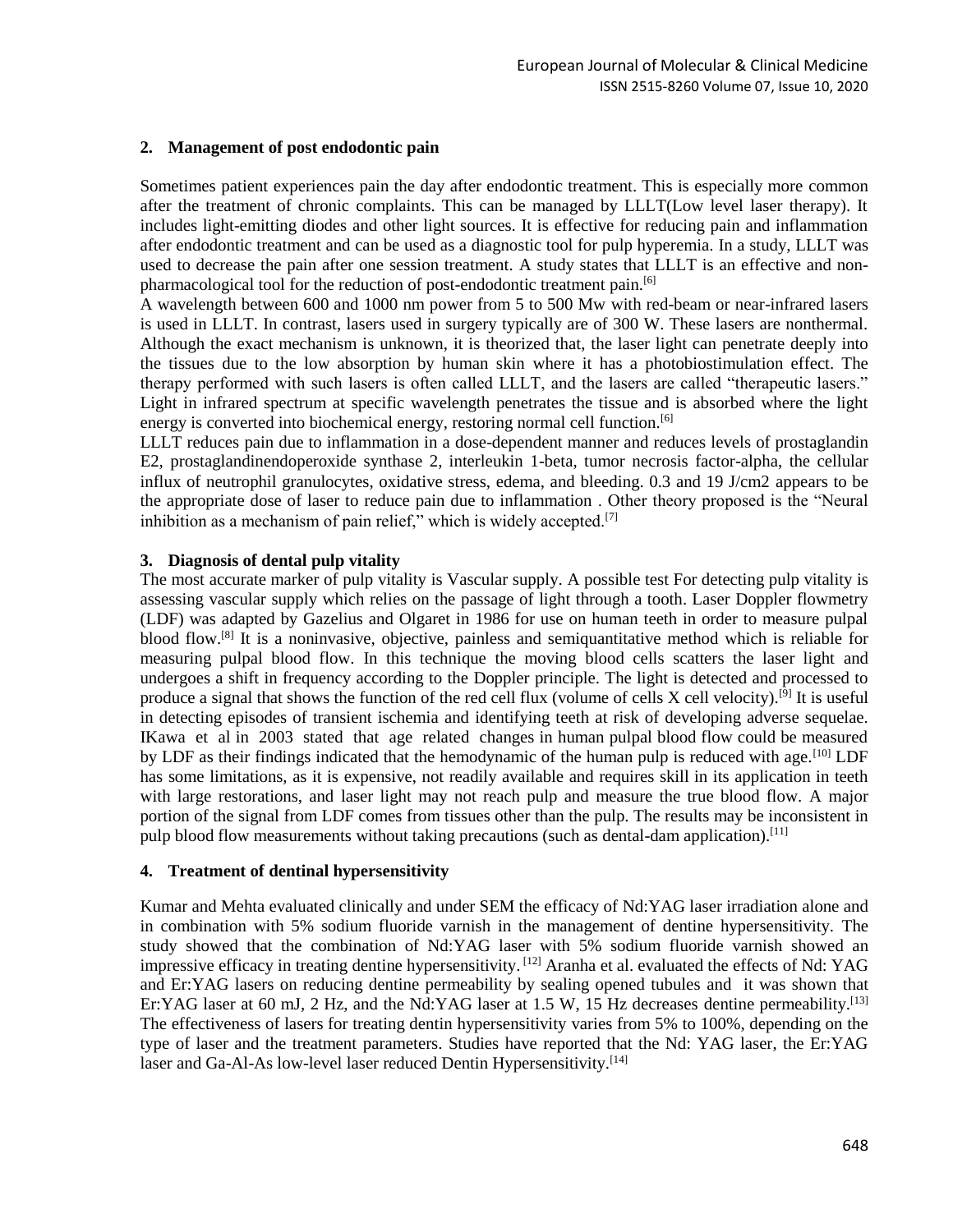# **5. Pulp capping and pulpotomy (Vital pulp therapy)**

A bloodless field is provided in Vital pulp therapy procedures when a laser is used. It causes vaporization and coagulation sealing of smaller blood vessels and sterile wound. Between 1985 and 1987 Melcer et al. suggested that the  $CO_2$  laser could be used for direct pulp capping.<sup>[15]</sup> Moritz et al. used  $CO_2$ laser for direct pulp capping compared with calcium hydroxide. Results showed, after 12 months, success rate of 89% with LASER and 68% with calcium hydroxide. Another study was conducted by Nair et al. using CO<sub>2</sub> laser in 5 teeth. After 7 days, none of 5 teeth showed any pathologic changes at pulp-dentin complex 3 months post-operative 2 teeth showed subtle, yet, distinct apposition of tertiary dentin.<sup>[16]</sup> Suzuki et al. showed that  $CO<sub>2</sub>$  laser is effective for pulp capping procedures; however a longer observation time would be required to determine the presence of dentine bridge formation.[17] Er:YAG and Nd:YAG lasers have been successful in pulp capping procedures in several different studies, demonstrating good healing capacity with the formation of a dentine bridge and reparative dentine.<sup>[18,19]</sup> Among lasers  $CO<sub>2</sub>$  laser is an effective tool for direct pulp capping and also for pulpotomy of primary teeth.  $CO<sub>2</sub>$  laser has a success rate of 91 to 98% in pulpotomy of primary teeth by Pescheck and Moritz in  $2002$ <sup>[20]</sup>

# **6. Root canal irrigation**

Presently, Er:YAG, Nd:YAG, CO<sub>2</sub> laser and diode laser have been shown to be efficient and effective for the purpose of root canal disinfection and smear layer removal.<sup>[21]</sup>

Nd: YAG laser irradiation was compared with that of NaOCl in disinfecting the root canal system by Moshonov et al. Results showed that Nd:YAG laser irradiation significantly reduced the number of bacteria while NaOCl irrigation effectively disinfected the canals.<sup>[13]</sup> the antimicrobial effect of Er:YAG laser irradiation with 1% sodium hypochlorite irrigation by Perin et al. evaluated for root canal disinfection. It was found that the NaOCl solutions and the Er:YAG laser irradiation to working length were effective against all microorganisms.<sup>[14]</sup> The NaOCl treatment was statistically superior to the CO2 laser treatment.<sup>[13]</sup> In a study it was found that bacterial recovery decreased when laser irradiation duration or power increased. A greater degree of disinfection was achieved with a 120 s application of laser than with sodium hypochlorite treatment.<sup>[12]</sup> In another study it was found that bacterial recovery decreased when laser irradiation duration or power increased. A greater degree of disinfection was achieved with a 120 seconds application of laser than with sodium hypochlorite treatment.<sup>[14]</sup>

# **7. Obturation of root canal**

Major aim of modern root canal treatment is three-dimensional cleaning, disinfecting, and shaping of the root canal system along with sealing without leakage from the apical foramen to the crown. apical leakage of lateral condensation, Nd:YAG laser-softened gutta-percha and System-B techniques was compared by Maden et al. and found no significant difference between the groups. In the study less leakage was observed in the lateral condensation group and in System-B goup than the group of laser-softened guttapercha.[22]

The pulsed Nd:YAG laser was used removing two types of endodontic obturation material from the root canal by Anjo et al and it was found that Nd: YAG laser irradiation was an effective tool for the removal of root canal obturation materials, and may offer advantages over the conventional method.<sup>[23]</sup>

#### **8. Bleaching of root-treated discoloured teeth**

After root canal treatment, tooth discoloration is a common, aesthetic problem particularly in anterior teeth.[24] According to Nicholls, the main causes of intrinsic tooth discoloration related to endodontic treatment are decomposition of necrotic pulp tissue, hemorrhage into the pulp chamber, intracanal drugs and filling materials.<sup>[25]</sup> After obturaion when Gutta-percha and different types of sealers if not removed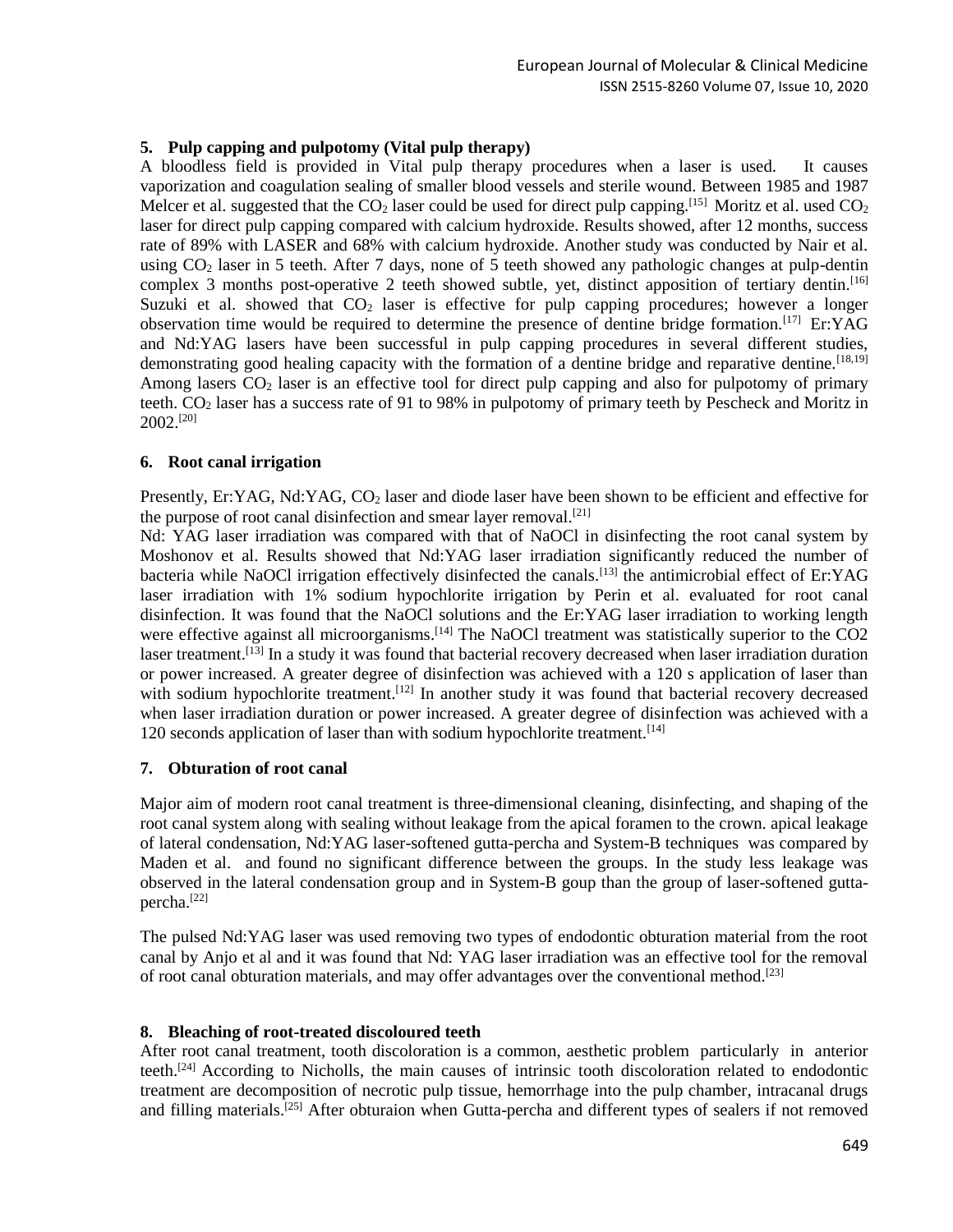from the pulp chamber may cause mild to severe discoloration of the tooth. Laser-assisted bleaching technique has been shown to be an efficient method to treat resistant discolorations in less than one hour. $[26]$ 

## **Conclusion**

In the past few years the scope of use of lasers has increased significantly in the field of Endodontics. This present article summarizes the various uses of lasers in endodontics which provides rapid, painless, and atraumatic treatment which is a trend in modern dentistry. But More studies are required to accept the use of lasers in future for complete eradication of microbes in root canal system in regular endodontic practices.

# **CONFLICT OF INTEREST**: Nil

# **SOURCE OF FUNDING**: Nil

**ETHICAL CLEARANCE**: Not required for review manuscript

# **REFERENCES**

- 1. Gross AJ, Herrmann TR. History of lasers. World J Urol. 2007 Jun;25(3):217-20.
- 2. Maiman TH. Stimulated optical radiation in ruby. Nature. 1960 Aug;187(4736):493-4.
- 3. Kuzekanani M, Plotino G, Gutmann JL. Current applications of lasers in endodontics. Giornale Italiano di Endodonzia. 2019 Oct;33(2):13-23.
- 4. Verma SK, Maheshwari S, Singh RK, Chaudhari PK. Laser in dentistry: An innovative tool in modern dental practice. Natl J Maxillofac Surg. 2012 Jul;3(2):124-32.
- 5. Featherstone JD, Nelson DG. Laser effects on dental hard tissues. Adv Dent Res. 1987 Oct;1(1):21-6.
- 6. Bjordal JM, Johnson MI, Iversen V, Aimbire F, Lopes-Martins RA. Low-level laser therapy in acute pain: a systematic review of possible mechanisms of action and clinical effects in randomized placebocontrolled trials. Photomedicine and Laser Therapy. 2006 Apr 1;24(2):158-68.
- 7. Asnaashari M, Safavi N. Application of Low level Lasers in Dentistry (Endodontic). J Lasers Med Sci. 2013 Spring;4(2):57-66.
- 8. Gazelius B, Olgart L, Edwall B, Edwall L. Non-invasive recording of blood flow in human dental pulp. Endod Dent Traumatol. 1986 Oct;2(5):219-21.
- 9. Odor TM, Pitt Ford TR, McDonald F. Effect of wavelength and bandwidth on the clinical reliability of laser Doppler recordings. Endod Dent Traumatol. 1996 Feb;12(1):9-15.
- 10. Ikawa M, Komatsu H, Ikawa K, Mayanagi H, Shimauchi H. Age-related changes in the human pulpal blood flow measured by laser Doppler flowmetry. Dent Traumatol. 2003 Feb;19(1):36-40.
- 11. Polat S, Er K, Akpinar KE, Polat NT. The sources of laser Doppler blood-flow signals recorded from vital and root canal treated teeth. Arch Oral Biol. 2004 Jan;49(1):53-7.
- 12. Nanjappa AS, Ponnappa KC, Nanjamma KK, Ponappa MC, Girish S, Nitin A. Sealing ability of three root-end filling materials prepared using an erbium: Yttrium aluminium garnet laser and endosonic tip evaluated by confocal laser scanning microscopy. Journal of conservative dentistry: JCD. 2015 Jul;18(4):327-330.
- 13. Christo JE, Zilm PS, Sullivan T, Cathro PR. Efficacy of low concentrations of sodium hypochlorite and low-powered Er,Cr:YSGG laser activated irrigation against an Enterococcus faecalis biofilm. Int Endod J. 2016 Mar;49(3):279-86.
- 14. Koçak S, Çiçek E, Sağlam BC, Koçak MM, Türker SA. Influence of diode laser application on the efficiency of QMiX and EDTA solutions in removing smear layer. Photomed Laser Surg. 2015 Nov;33(11):564-7.
- 15. Melcer J, Chaumette MT, Melcer F, Zeboulon S. Experimental research on the preparation of dentin-pulp tissue of teeth exposed to CO2 laser beams in dogs and macaques. C R Seances Soc Biol Fil. 1985;179(5):577-85.